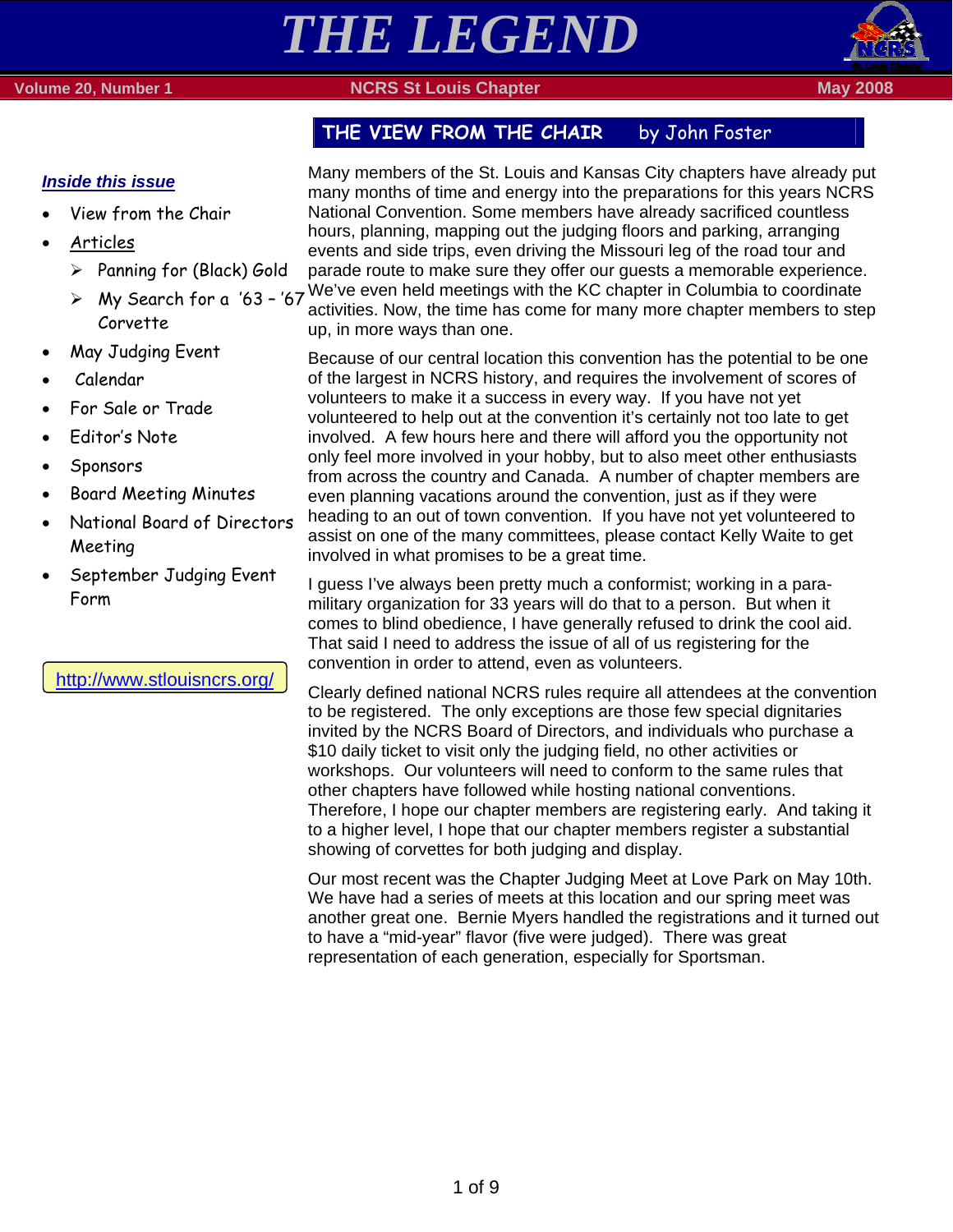# *THE LEGEND*

#### **Volume 20, Number 1 NGRS St Louis Chapter May 2008 May 2008**



#### **Articles**

#### **Panning for (Black) Gold** By Bernie Myers and By Bernie Myers and By Bernie Myers and By Bernie Myers and By Bernie Myers

My 1956 Corvette has had a passenger car oil pan installed since before I purchased it some 18+ years ago. Over that time, I've replaced many items under the hood with original style components, but never seriously considered replacing the oil pan due to its inconspicuous location relative to its replacement cost.

That is, until two weeks ago when, early on a cool Sunday morning, I picked up a friend and headed for a local swap meet. After the requisite coffee and doughnut breakfast, we began walking the aisles, scanning the piles of unwanted salvage that was looking for a new home. I picked up a few odds and ends that caught my eye; a NOS 12" Trico replacement wiper blade for \$1, some assorted Dremel bits, another \$1, and so on. This should give you a clue that I'm not a big spender.

Then serendipity struck. Perusing a vendor's trailer, haphazardly loaded with what would seem to be scrap metal, I noticed a small block Chevrolet oil pan. There were actually a couple of them. One was newer but the one that caught my eye was a 1950s style with the drain on the bottom. Although I had nothing for direct comparison, it seemed as though it might be deeper than a passenger car oil pan. I picked it up and looked it over. The exterior had decades of caked on grime but the interior was relatively clean. It was almost dent free and still had its original 7/8" drain plug marked F-C installed. I inquired and found out it was from a 283 that had been removed from a 1958 fire engine. There were other pieces of the fire engine there I could use to validate its origin and vintage, like a large radiator with a rusty AC #549 cap. I asked if he'd take two dollars. I knew the drain plug was worth that. He said "For two dollars you can have both of them". I declined the newer one and walked away with the old one, satisfied, but not knowing exactly what I'd purchased.

Back home, I began using a putty knife to remove the layers of filth it had acquired over the years. To my surprise, wherever I exposed what

appeared to be original paint, it wasn't Chevy orange, it was green; more precisely, turquoise. I began to think maybe it wasn't even a Chevrolet part. I compared the bolt pattern to another SBC oil pan I had and it matched so I decided to do some investigating.



**Before** 



**After** 

Among the references in my Corvette library are 1929-1956 and 1929-1957 Chevrolet Parts and Accessories Catalogs. Prior to Corvette receiving its own parts catalog it was included in these volumes along with all other Chevrolet models. (Pay attention; here comes the moral of this story.) Turning to group 1.426 I noted that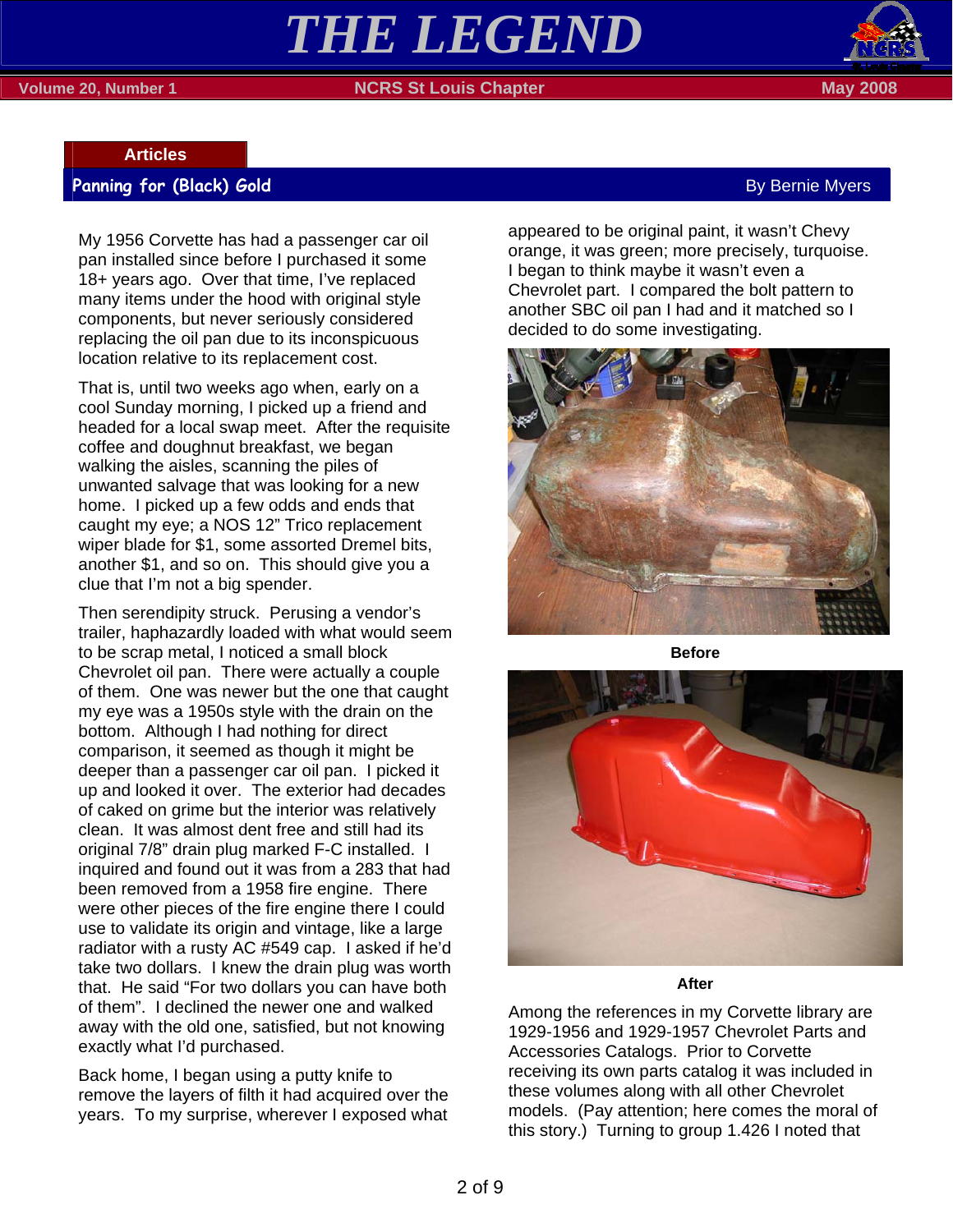# *THE LEGEND*





#### **Volume 20, Number 1 NCRS St Louis Chapter May 2008**

application of the oil pan used on the 1957 Corvette (part number 3736615) was shared with the Series 6 truck. It turns out that a Series 6 truck is a 2 ton chassis. Similarly, application of the 1956 Corvette oil pan (part number 3727732) was shared with the D-D Util truck. I believe the 1956 part number to be the early style oil pan with the integral dip stick tube. I didn't know how I could extrapolate that information to 1958 so I turned to the NCRS Discussion Board.

By the way, the new DB format, which allows you to upload photos, was of great service here.

I posted photographs of the oil pan showing segments that still retained paint. I posed a question regarding the color and configuration

**My Search for a '63 – '67 Corvette by John Mathers** *by John Mathers* 

Upon retirement, three yeaars ago, I began my search for a '63-'67 Corvette. Over the years, I have been fortunate enough to have had several Corvettes, but have never owned a mid-year. That body style in a convertible with side exhausts has always been my favorite.



I began my search locally - thinking, "How hard can this be?" Reading newspapers and attending local car shows proved to be unsuccessful and I began to realize this was going to be harder and more time consuming than I thought .I joined the NCRS and intensified the search: subscribing to numerous magazines, books and other related materials. A great many hours were spent on the internet searching Corvette sites. Like most Corvette enthusiasts, I made the annual trips to Bloomington Gold and Vette Fest hoping for some leads. Endless phone conversations, e-mails and photos led to trips to Illinois, Indiana, Kansas City, Ohio, and Kentucky. Still no car!

and how it compared to a Corvette oil pan of the period. The responses were all positive. One comment noted that it could even have come from a GMC truck. Hmm, weren't their motors painted turquoise back in the day? It had one long and one short reinforcement rib. It was the three step design. I was asked to post a photo of the bottom to check for further configuration issues and measure the depth (8" at its deepest). Yes, it was identical to what might have been installed on a late 1956 or 1957 Corvette. What a find!

So if you are looking for an original style early C1 oil pan, you just might find it in a truck graveyard.

My search finally ended in March when I found my "67 Lynndale Blue convertible less than 10 miles form my home.



Although it took far longer than I imagined, not only am I happy to have the car but I feel fortunate to have met alot of great people along the way. Special thanks to Kelly Waite for his time and advice throughout the search.

#### **Things I've learned along the way:**

- Only a very small number of '63-'67 Corvettes come up for sale in the St. Louis area.
- Murphy's Law applies: If you're looking for a convertible, it seems that most of the cars for sale are coupes.
- Murphy's Law #2: The cars that sound the best are located the furthest away.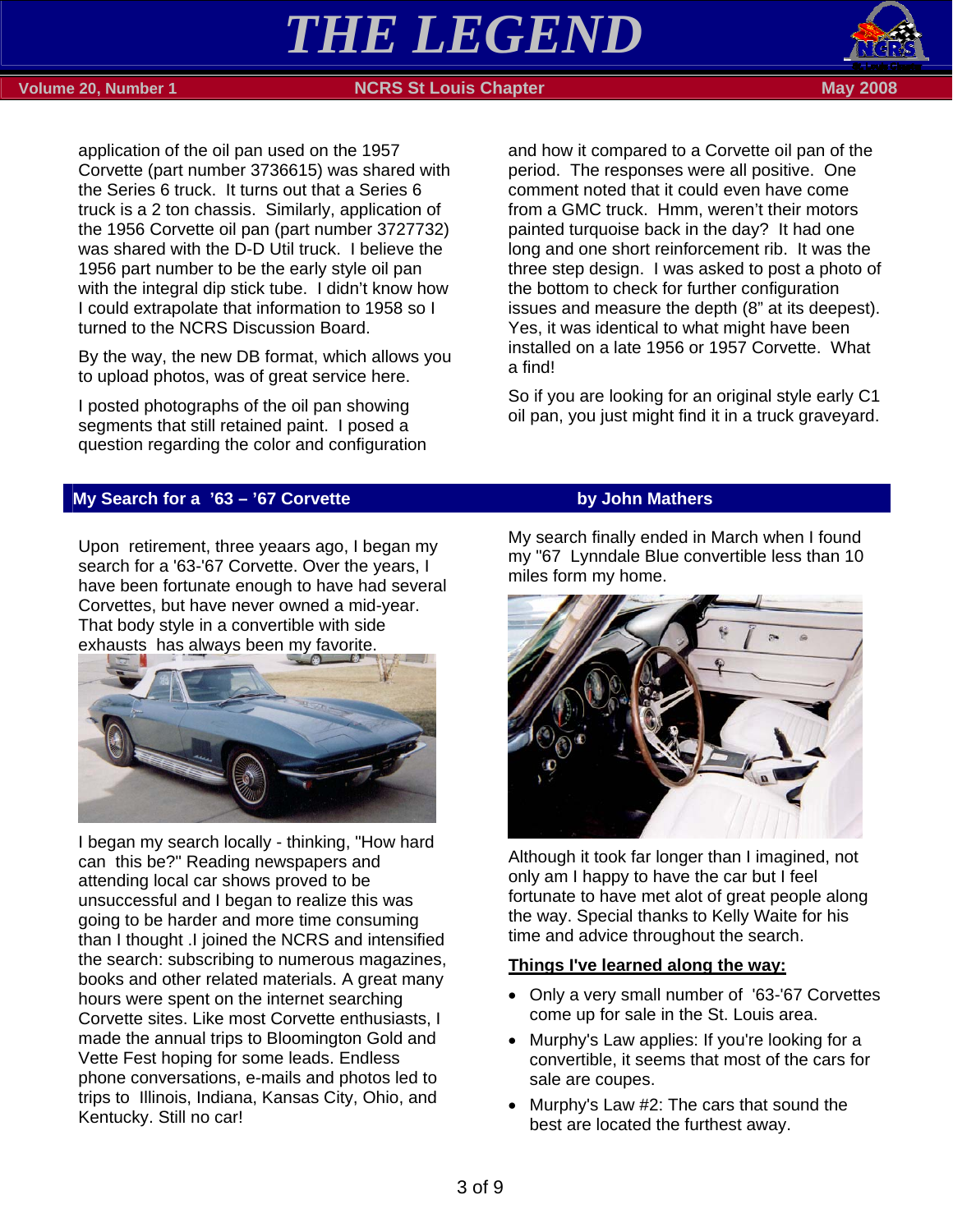#### 4 of 9

### **Volume 20, Number 1 NCRS St Louis Chapter May 2008**

- The paint and body almost always look better in photos than they really are.
- A " Driver" can mean many different things to different people. (Lots of wasted trips.)
- A "frame-up" restoration can mean just about anything.
- Many sellers base their prices on what they see on Barrett Jackson.
- Listening carefully and asking the right questions can save you a wasted trip.
- The average 40 year-old Corvette is in pretty rough shape.
- It's far easier and often cheaper to buy a brand new Corvette and it comes with a bumper-to-bumper warranty!

#### **Events**

#### **Chapter Judging Meet at Love Park on May 10th** By Bernie Myers By Bernie Myers

I was only able to maintain my record for rain free events by the slimmest margin at our most recent Chapter event. Shortly after completion, it began to rain. Thanks to everyone who came out and participated. I really appreciate those who dedicate a day out of their weekend to help. I'd like to thank my wife, Connie, for getting the picnic together and all who brought food to share. As usual the lunch was a great social aspect to the meet. Ernie Durlas did the cooking again. Five cars were judged. Many more had expressed a desire to enter; a total of 13. I owe this popularity to the upcoming National Convention as several of these were attempting to qualify for entry in that event. Awards presented were:

|                      | Fred Oberhaus 1963 Convertible | Sportsman         |
|----------------------|--------------------------------|-------------------|
| <b>Ernie Durlas</b>  | 1965 Convertible               | Sportsman         |
| John Foster          | 1967 Convertible               | Sportsman         |
| <b>Kelly Waite</b>   | 1963 Coupe                     | <b>Top Flight</b> |
| Joe Anelle           | 1966 Convertible               | <b>Top Flight</b> |
| <b>Chris Haefner</b> | 1966 Convertible               | <b>Top Flight</b> |
| <b>Bill Lacy</b>     | 1967 Coupe                     | <b>Top Flight</b> |
| Don Pickles          | 1967 Convertible               | $2^{nd}$ Flight   |

The next Chapter judging event is scheduled Saturday, September 6, 2008 at Love Park. Registration forms are attached. Please plan to attend.





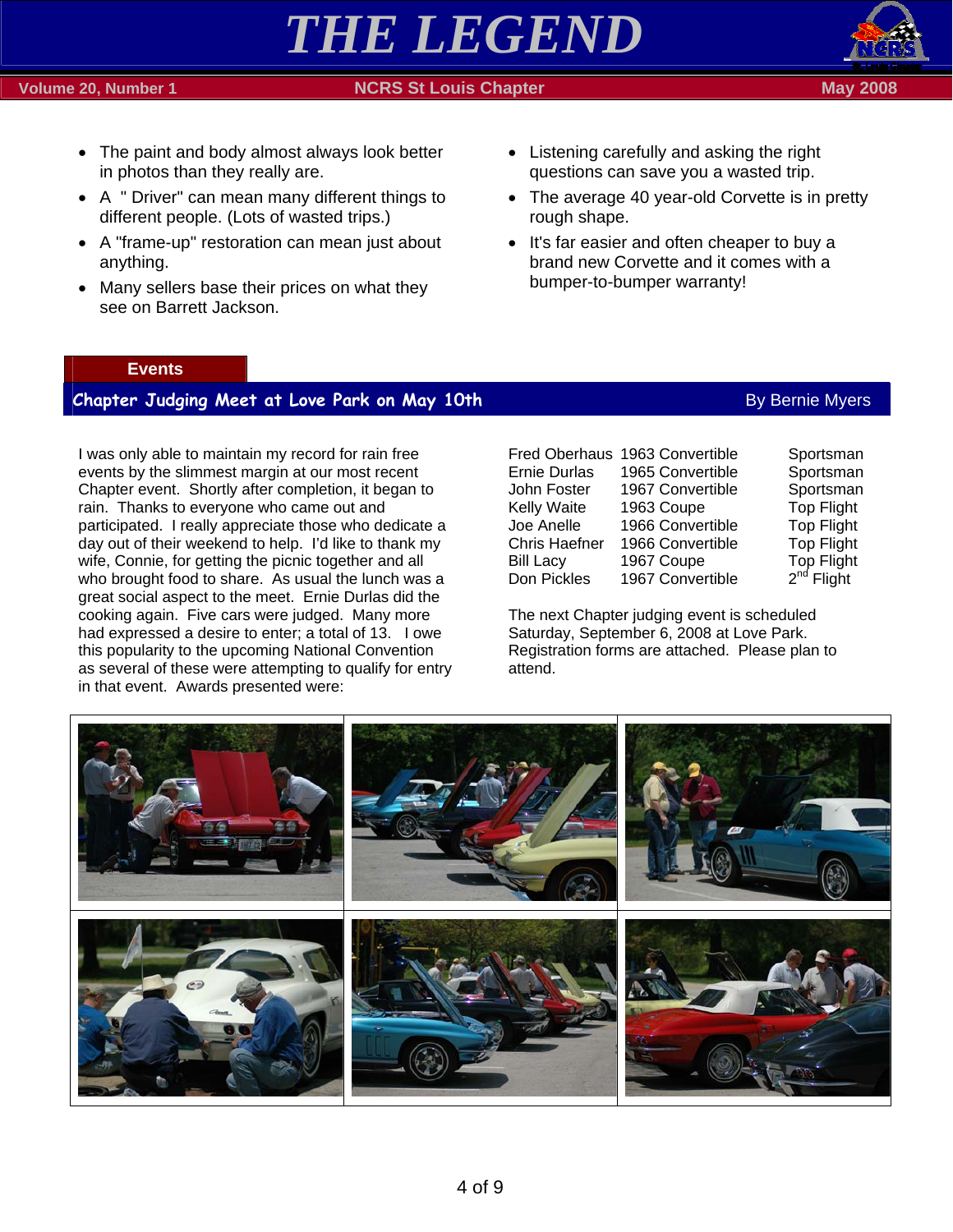



**Volume 20, Number 1 NCRS St Louis Chapter May 2008 May 2008** 

**Calendar** 

# *2008 - St Louis NCRS Chapter - Calendar of Events*

|                  | <b>Activity</b>                         | Location                      | <b>Time</b> |
|------------------|-----------------------------------------|-------------------------------|-------------|
| May              |                                         |                               |             |
| $01 - 03$        | Rocky Mountain Regional                 | Denver, CO                    |             |
| 03, Saturday     | <b>Mid America Spring Swapfest</b>      | Effingham, IL                 | 8am - 4pm   |
| 08, Thursday     | <b>St Louis Chapter Meeting</b>         | <b>Ozzie's Westport Plaza</b> | 6:30 PM     |
| 10, Saturday     | <b>St Louis Chapter Judging Meet</b>    | Mary's Shelter, Love Park     | 9:00 AM     |
| $15 - 18$        | <b>Motor City Regional</b>              | Novi, MI                      |             |
| 18               | <b>St Louis C3 Corvette Show</b>        | Fortel's Pizza in Florissant  | 11:00 AM    |
| June             |                                         |                               |             |
| $12 - 14$        | Pennsylvania Regional                   | Seven Springs                 |             |
| 12, Thursday     | <b>St Louis Chapter Meeting</b>         | <b>Ozzie's Westport Plaza</b> | 6:30 PM     |
| 26-29            | <b>Bloomington Gold</b>                 | St Charles, IL                |             |
| July             |                                         |                               |             |
| 20-24            | <b>NCRS National Convention</b>         | St Charles, MO                |             |
| 31-03 Aug        | <b>Vettes on Rockies</b>                | <b>Beaver Run Resort</b>      |             |
| <b>August</b>    |                                         |                               |             |
| 14, Thursday     | <b>St Louis Chapter Meeting</b>         | <b>Ozzie's Westport Plaza</b> | 6:30 PM     |
| $22 - 24$        | <b>Corvette's at Carlisle</b>           | Carlisle, PA                  |             |
| <b>September</b> |                                         |                               |             |
| 09, Thursday     | <b>St Louis Chapter Meeting</b>         | <b>Ozzie's Westport Plaza</b> | 6:30 PM     |
| 11, Thursday     | <b>St Louis Chapter Judging School</b>  | <b>TBD</b>                    | 6:30 PM     |
| TBD, Saturday    | <b>St Louis Chapter Judging Meet</b>    | Mary's Shelter, Love Park     | 9:00 AM     |
| 19-21            | <b>Funfest - Mid America Motorworks</b> | Effingham, IL                 |             |
| 21, Sunday       | Queeny Park Swap Meet                   |                               |             |
| <b>October</b>   |                                         |                               |             |
| 09, Thursday     | <b>St Louis Chapter Meeting</b>         | <b>Ozzie's Westport Plaza</b> | 6:30 PM     |
| 23-25            | <b>Texas Lonestar Regional</b>          | Waco, TX                      |             |
| <b>November</b>  |                                         |                               |             |
| 13, Thursday     | <b>St Louis Chapter Meeting</b>         | <b>Ozzie's Westport Plaza</b> | 6:30 PM     |
| <b>December</b>  |                                         |                               |             |
| 13, Saturday     | <b>St Louis Chapter Christmas Party</b> | <b>TBD</b>                    | <b>TBD</b>  |

**For Sale or Trade** 

**Parts** 

Nothing this edition.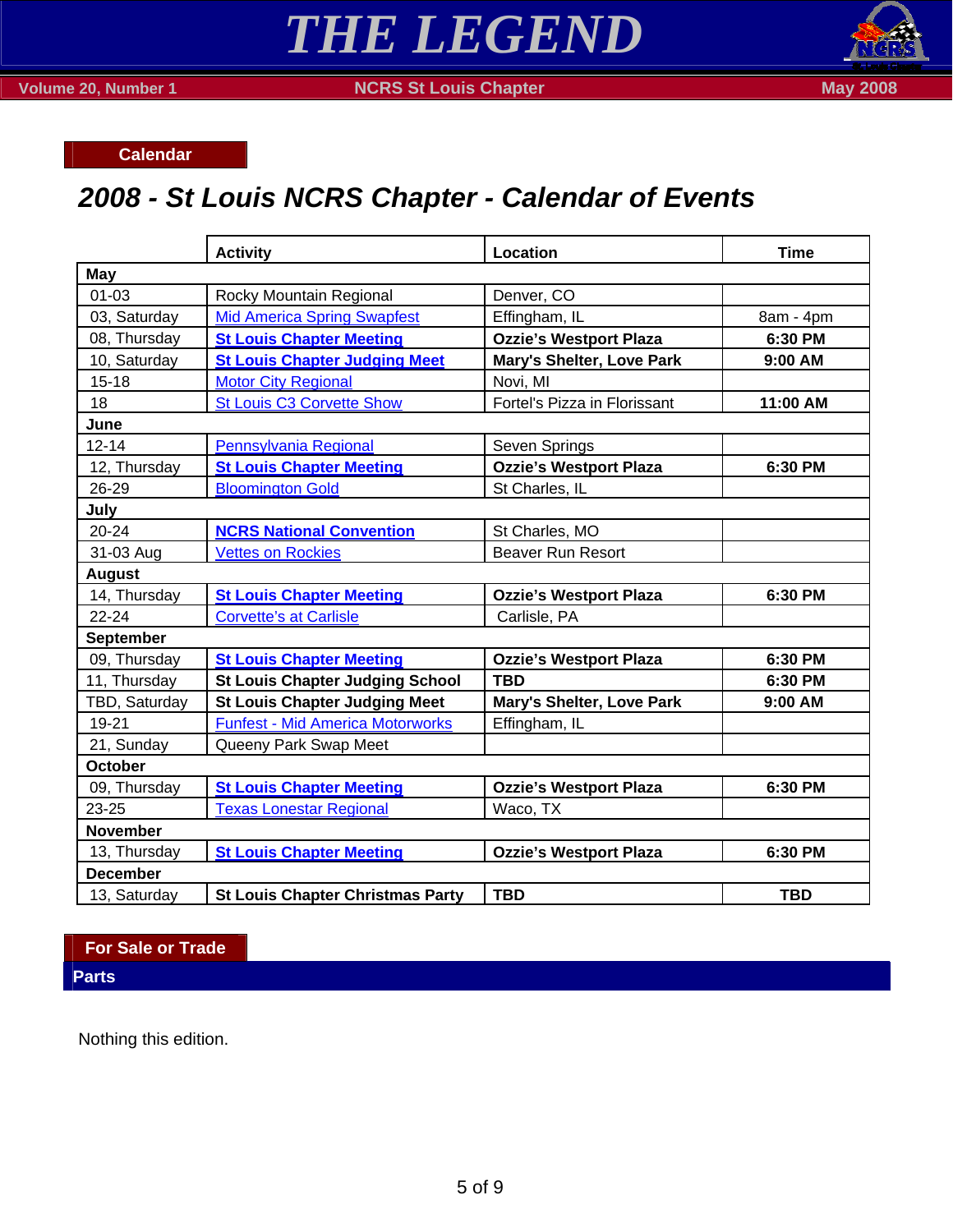#### **Volume 20, Number 1 NCRS St Louis Chapter May 2008**



### **Editors Note**

#### **News and Club Merchandise By Doug Garrette By Doug Garrette**

The newsletter and web page are great ways to keep everyone in the club current on our latest activities. We are working hard to keep them up to date. The next edition of *The Legend* is planned for August. Please send in your articles by 15 July.

Our web page (http://stlouisncrs.org/) and newsletter are available for posting classified ads for those parts that you no longer need. Ads for any model year Corvette to buy, sell, or trade are free NCRS members.

Commercial advertising is also available for the newsletter (includes a link on our web page). All ads will be included in four consecutive newsletters.

#### **Classified Ads:**

- Free for members 50 words or less
- \$10 for non-members

#### **Commercial Advertising:**

| <b>Full Page</b> | \$75 |
|------------------|------|
|                  |      |

 $\frac{1}{2}$  Page - \$50

• Business Card size - \$25

Order your club shirt. They are available in Small, Medium, Large, X-Large, XX-Large and XXX-Large. Contact Cherie Garrette at (314 971-1373) or dgarrette@charter.net for your order (\$25 per shirt)



Feel free to drop me a note if you have any suggestions for improving our newsletter or webpage (dgarrette@charter.net). I want to hear from you!

| <b>Our Sponsors</b>         |                          |                                    |
|-----------------------------|--------------------------|------------------------------------|
| <b>Bloomington Gold</b>     | <b>Cingular</b>          | <b>Mid America Motorworks</b>      |
| <b>California Car Cover</b> | <b>Hagerty Insurance</b> | <b>Mid America Designs</b>         |
| <b>Corvette America</b>     | <b>Mequiars Wax</b>      | <b>Vette Brakes &amp; Products</b> |
|                             |                          | <b>Corvette Clocks by Roger</b>    |

## **Club Info**  *Club Meeting Minutes* Kay Augustus *Club Meeting Minutes*

#### **January 17th**

The St Louis NCRS started 2008 with their meeting at Ozzie's on January 17th. The meeting was called to order by John Foster. We welcomed a guest from Eureka, Tim Smith.

. .

Doug Garrette announced that he published a newsletter in December and the next one will be published in March. He will be looking for volunteers at the February meeting to help with articles and pictures.

Bernie Myers has Love Park reserved for May 10th for our next Judging Meet. It will be at the Mary Pavilion with registration open at 9AM and judging starting at 10A. Let's get the cars out of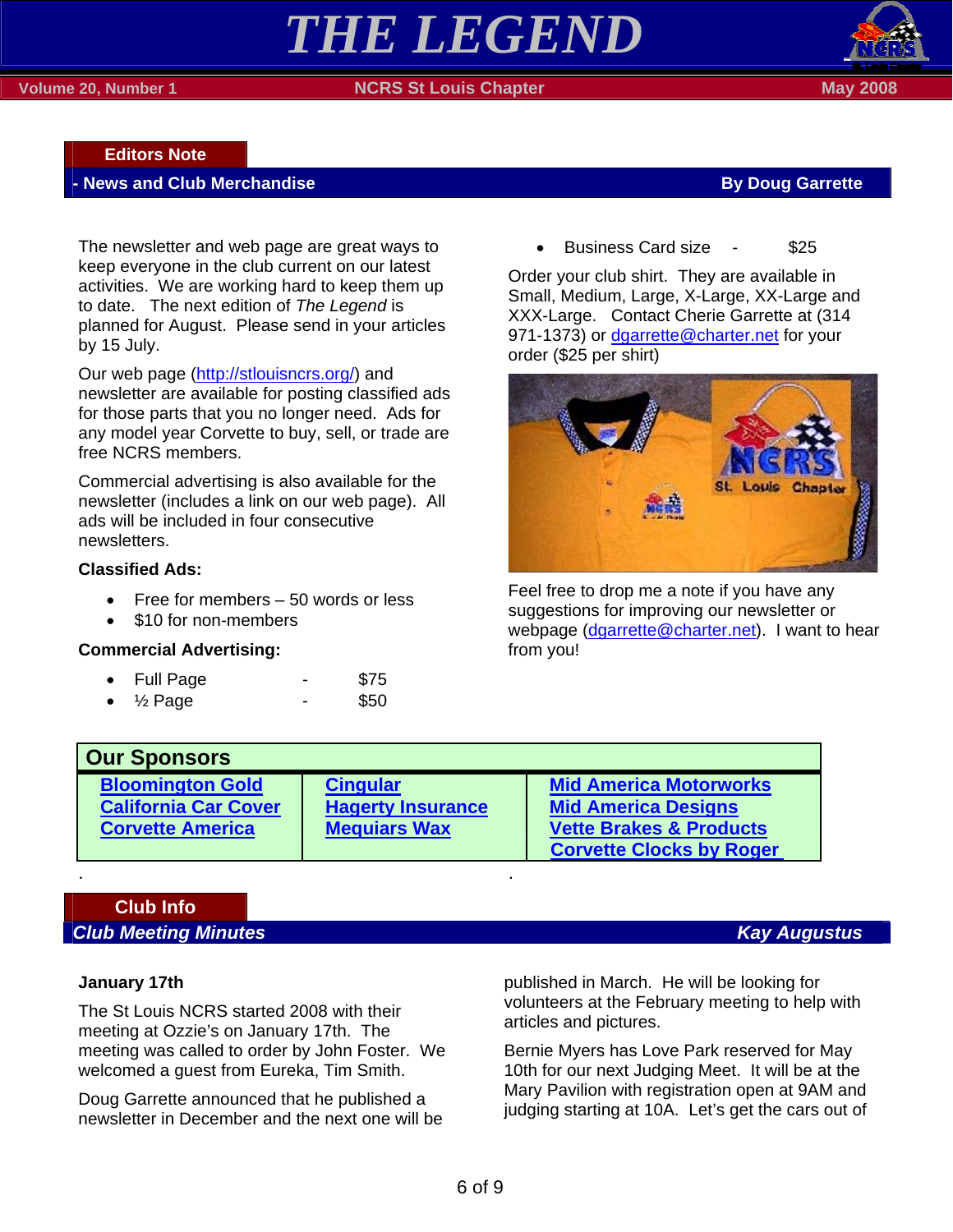#### **Volume 20, Number 1 NCRS St Louis Chapter May 2008 May 2008**



the garages and get them signed up to be judged.

A number of our members are going to Texas for the Judging Seminar. Someone should make sure and get a picture of the group from our chapter. Plus an article from someone that attends would be nice. The newsletter editor would love it.

Someone brought to our attention that Jim Staub received a trophy at Mid America last fall for Judges Choice Award. Congratulations, Jim.

Dave Buescher looking for ideas for events. He is working on the events calendar for the upcoming year.

Joan Burnett handed out copies of Convention registrations that can be sent in any time after February 11th. You will not be able to make your hotel reservation until you have registered for the Convention.

Terry McHale has said no to a 2010 regional in Kansas City. However, Oklahoma would like to have one in Branson. We will probably help.

Under new business, nominations are open. Any nominations or volunteers would be greatly appreciated. Rod McCoy's board term has expired and Alan Harkness has volunteered to take his place. Thanks Alan. Greg Simon made a motion to keep the officers that we have. The motion was seconded by Jerry Luck and passed. Officers except for Rod McCoy will remain the same as last year.

Kelly Waite needs a local person for sponsors for the Convention. Please advise Doug Garrette if you would be willing to help.

Joan Burnett is going to check with Nurses for Newborns for a work date. She will let us know.

50/50 was for \$64.00. \$32.00 went to Jim Augustus.

Joe Anthes made a motion to adjourn and Joan Burnett seconded it.

Meeting adjourned.

**February 14th** 

February 14th meeting at Ozzie's was called to order by John Foster. Now serving his second term…..Thanks John from all the members.

A special THANKS to the spouses that attended with their husbands since it was Valentine's Day.

Treasurer's report - \$6166.54. Joan announced that 65 of 74 renewals were in. This is great.

There is a newsletter coming out in the next month or so, Doug needs articles.

Bernie announced that we have 2 registrants from our club registered for the May judging meet. Don Pickles has his 67 registered and Kelly Waite his 63. Thanks guys. Dave Buescher announced that we need more events for the calendar. Open for suggestions. Please see Dave.

Marc Markel is stepping down as the Charity Event Person. We need a volunteer and some events set up as soon as possible. Thanks Marc for a great job.

Joan Burnett announced that Convention planning is moving along. There will be a local meeting at Ozzie's on Feb. 25th and then a combined meeting with Kansas City on March 2nd in Columbia. There was much discussion about members paying in order to work. However, it is in the National By-Laws that everyone that attends must pay the registration fee as well as be a NCRS member. This is not a local requirement. National will be in again on March 28th and 29th and will have a meeting at the Convention Center in St Charles. Any NCRS member is welcome at their meetings.

The Restorer has a new editor whose name is Vinnie Peters. He is looking for articles that he can publish.

Questions were brought up about Sportsman cars. They register just like everyone else but they will be displayed outside but are allowed to come and go daily.

50/50 won by Ken Webb. \$35.00 for Ken and \$35.00 for Nurses for Newborns.

Motion made to adjourn by Joe Anthes and seconded by Jim Augustus.

Meeting adjourned.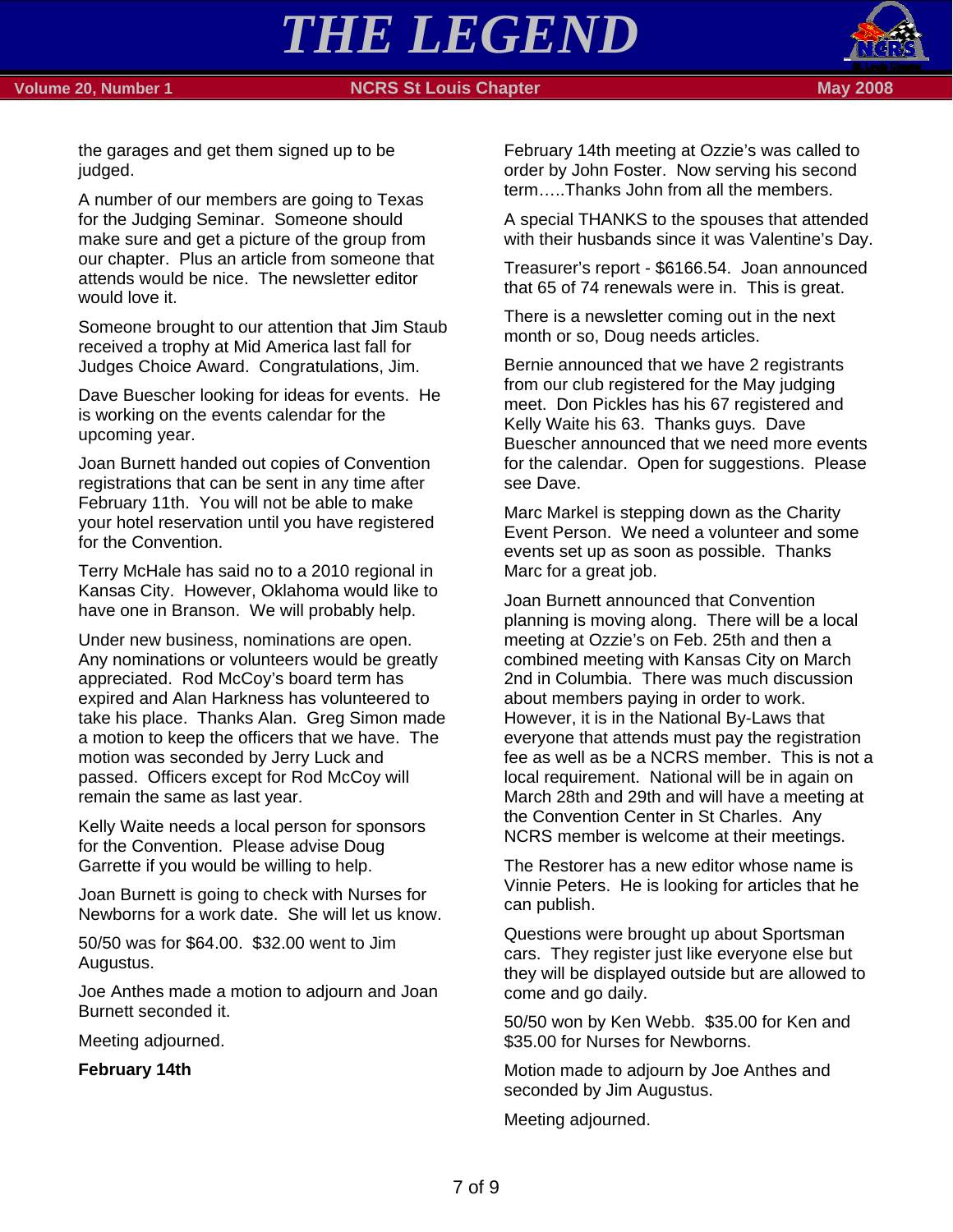# *THE LEGEND*



#### **Club Info**

### *NATIONAL CORVETTE RESTORERS SOCIETY Board of Directors Meeting*

March 28, 2008

Jeff Cook was re-elected financial officer. President Vito Cimilluca reappointed Mark Lincoln as vice president and national activities chairman, Cece Nelson as secretary, Jeff Cook as business manager, Roy Sinor as national judging chairman, Gary Mortimer as merchandising and membership manager, John Pirkle as National Corvette Museum representative and Carlton Colclough as public relations coordinator.

Reconfirmed by the Board; Vinnie Peters Restorer Editor, Eric Mortimer Driveline Editor.

Re-appointments to the Publications Committee Dick Whittington Chairman, Vito Cimilluca, Mark Lincoln, and Jeff Cook.

Vito announced the board was very excited about launching the new Technical Discussion Board on March 1, 2008. We presently have 1500+ members signed on to the TDB

Howard Hoover and Mike Bailey from the Michigan Chapter presented a proposal for the 2011 National Convention. The board voted for the 2011 National Convention to be held at the Rock Financial Showplace in Novi, Michigan. The board selected Howard Hoover as the Convention Chairman for 2011.

Wendell Strode, Executive Director of the National Corvette Museum addressed the board with details of the museums expansion. Wendell stated the NCM was "committed to retain an NCRS presence" at the museum however, he was unable to commit to any details. He also stated the principle reason for the new addition is to allow for the library and archive to be situated in the expansion project of the museum. It was noted that only 10% of the new space will be utilized as the library and archive section of the expansion.

The board approved the purchase of new computer equipment for our Cincinnati membership and merchandise office.

The board voted to support six regionals for 2010. The regionals will be held in the following sites: Kissimmee, Fl January 20-23; Gettysburg, PA April 29-May 1; Des Moines, Iowa May 20- 22; Bend, Oregon Aug 19-21; Canal Winchester, OH Sept 9-11; Albuquerque, NM Sept 30-Oct 2.

The board agreed to a proposal for a new printing process of the Restorer Magazine. The board also agreed to change the publication date of the second issue of the year from May to March.

#### IT Policy:

The board agreed to the following proposals and policies:

Agreed to the Technical Discussion abuse policy (this is the agreement that you check off when you sign on to the TDB to receive your password)

Agreed to a 31 day "read only" trial period for non-members on the TDB.

Agreed to add a page on the web-site to allow links for Driveline advertisers, this will not be an endorsement of an advertiser but an added feature for buying advertisement in the Driveline.

We will be updating the on-line store to make it easier to purchase NCRS merchandise.

The board agreed to run a test trial of the Driveline Magazine on-line. This trial period will allow us to work out the bugs and determine the feasibility for the on-line Driveline.

#### The board revised bylaw 15.1

**ARTICLE XV – CHAPTERS 5.1** A group of 25 or more NCRS Members can apply for recognition and charter as a Chapter of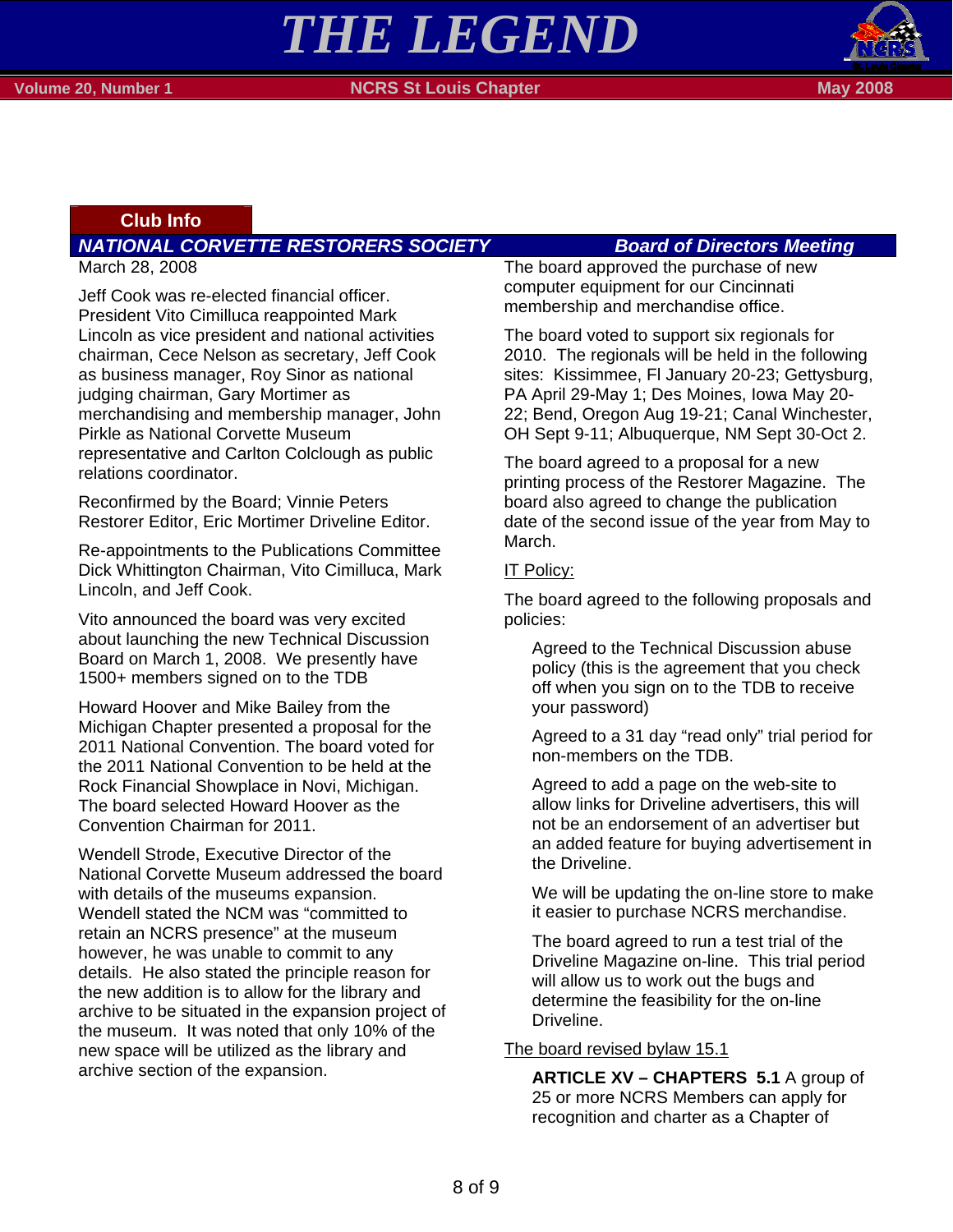Manual.

NCRS. At least 25 of these members must reside in the same general geographic area as the proposed new Chapter.\*Chapter requests shall be made on the Chapter Application Form obtainable from the Regional Representative. A Chapter will be granted a Chapter Charter only after a one year probationary period and after meeting and demonstrating observance of the Chapter Manual. Chapter Charters are for one year periods and will be renewed on an annual basis providing the Chapter has observed the provisions of the chapter

#### **Volume 20, Number 1 NGRS St Louis Chapter May 2008 May 2008**



\*The chapter manual will be changed accordingly

The board voted to grant full chapter status to the Dutch Chapter.

#### NCRS Foundation

The board agreed to develop a web page for the Foundation at www.ncrs.org . The web page will include the mission statement, scholarship fund information and will also have information on opportunities to donate.

Our next board meeting will be held on July 25th in St. Charles, MO.

| 2008 Officers              |                      |                                     |              |
|----------------------------|----------------------|-------------------------------------|--------------|
| <b>Chairman</b>            | <b>John Foster</b>   | JF244@aol.com                       | 636 530-9812 |
| <b>Vice-Chairman</b>       | <b>Kelly Waite</b>   | kswaite@sbcglobal.net               | 636 458-3075 |
| <b>Secretary</b>           | <b>Kay Augustus</b>  | jkclassics@centurytel.net           | 636 462-4231 |
| <b>Treasurer</b>           | <b>Joan Burnett</b>  | 1z67t5s@centurytel.net              | 636-462-4401 |
| <b>Events Chairman</b>     | <b>Dave Buescher</b> | dbuescher@mktpileman.com            | 618-692-0679 |
| <b>Judging Chairman</b>    | <b>Bernie Myers</b>  | keokukazoo@charter.net              | 314 749-3005 |
| <b>Membership Chairman</b> | <b>Tim Parker</b>    | tim@timparkerphoto.com              | 314 894-9698 |
| <b>Newsletter Editor</b>   | <b>Doug Garrette</b> | dgarrette@charter.net               | 636 527-6782 |
| <b>Board Members</b>       |                      |                                     |              |
| 1 yr                       | <b>Don Pickles</b>   | ddpcpa@aol.com                      | 314-846-0354 |
| 2 <sub>yr</sub>            |                      | Darrell Wilson bud2245@charter.net  | 636-296-2936 |
| 3 yr                       |                      | Alan Harkness jalanharkness@aol.com | 314-997-4820 |

Membership in the NCRS is open to persons interested in the restoration, preservation, and history of Corvettes produced by the Chevrolet Motor Division of General Motors Corporation from 1953 through 1989. NCRS is not affiliated with Chevrolet or General Motors.

Permission is hereby granted to all NCRS Chapter newsletters to reproduce any original material contained herein; as long as any article is reproduced in its entirety and that the author and source are credited.

NCRS registered trademarks: NCRS Founders Award®, NCRS Master Judge Award®, NCRS Performance Verification Award®, NCRS Flight Award® and NCRS Sportsman Award® are registered with the United States Department of Commerce and Trademark Office